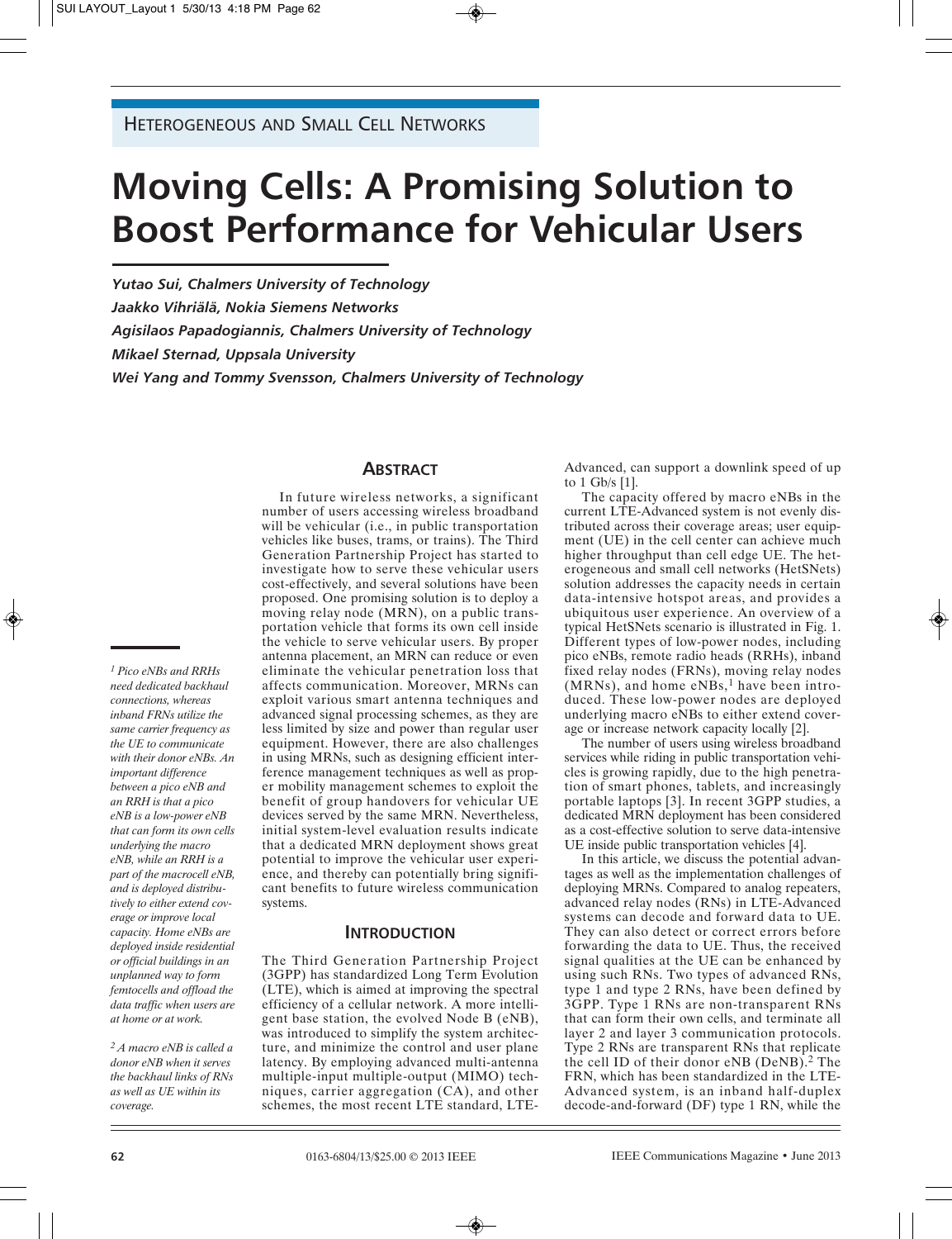use of other types of RNs in LTE networks has been left for further investigation [5, Ch. 30]. Similarly, the MRN proposed in recent 3GPP studies is also an inband half-duplex DF type 1 RN that can form its own cell inside a vehicle [4]. Moreover, MRNs can be shared by several operators, a fact that can lower the cost of building the networks [6].

Initially, in 3GPP studies, MRNs were designed to serve UE inside well isolated highspeed trains [4]. Recent studies show that MRNs can also effectively serve UE inside public transportation vehicles in general (buses, trams, etc.) [7, 8]. There are several advantages of using MRNs. First, group handover (HO) can be performed by regarding the UE served by the same MRN as a group. Depending on the mobility management schemes, the signaling at the radio network side and probability of HO failure of the vehicular UE could be noticeably lowered [4, 9]. Second, since MRNs are not as limited by size and power as regular UE, they can better exploit various smart antenna techniques and advanced signal processing schemes. For example, in a train, several backhaul antennas can be interconnected to form a cooperative and coordinated relay system [10], which can strengthen the backhaul link by using antenna selection techniques. Moreover, by a proper placement of indoor and outdoor antennas, an MRN can circumvent the vehicular penetration loss (VPL) caused by a well isolated vehicle. Measurements show that the VPL can be as high as 25 dB in a minivan at the frequency of 2.4 GHz [11], and higher VPLs are foreseeable in the vehicles of interest. Last but not least, compared to direct transmission from eNBs to in-vehicle UE, better propagation conditions — less shadowing and path loss, and higher line-of-sight (LOS) connection probabilities — can be expected for the backhaul connections between eNBs and MRNs.

Besides using MRNs, several other solutions using existing techniques have also been proposed in 3GPP to serve vehicular UE [4]. In this article, we first review the solutions based on the existing techniques to serve vehicular UE. Then we present the benefits of using dedicatedly deployed MRNs to serve UE inside public transportation vehicles. Simulation results show that MRNs can effectively serve vehicular UE. At the end of the article, we discuss the challenges and open issues as well as future research directions toward applying MRNs to practical communication systems.

# **CURRENT SOLUTIONS TO SERVE VEHICULAR UE**

Solutions based on existing system elements, such as optimizing the deployment of macrocells, or using layer 1 repeaters or WiFi access points (APs) to assist serving vehicular UE, have been discussed in 3GPP [4]. In this section, we briefly review the advantages and disadvantages of these solutions. All layer 1 repeaters, WiFi APs, and MRNs communicate with a macro eNB via radio interfaces, but MRNs also act as regular eNBs for the UE they serve, and can potentially support multiple radio access technologies.



**Figure 1.** *An overview of 3GPP heterogeneous and small cell networks.*

## **DEDICATED MACRO ENBS**

As the route of a public transportation vehicle is usually known, the coverage of macro eNBs can be tuned along the train lines or highways by using directive antennas. A trade-off between coverage and capacity can be addressed by employing an umbrella structure. More specifically, high-power eNBs can be used to extend coverage and handle control signaling with underlying low-power nodes to improve capacity. For instance, with CA, the primary component carrier (PCC) is transmitted by a high-power eNB, but the secondary component carriers (SCCs) can be transmitted by low-power nodes.3 By employing sophisticated cross-carrier scheduling schemes, most of the control signaling can be sent by the high-power eNBs, and the data can be transmitted by the low-power SCCs. If CA is not possible, the use of RRHs can be considered. Since RRHs share the same cell ID as the macro eNB, the closest RRH can serve the high speed vehicle without HO mechanisms being triggered.

However, the VPL, which is one of the major challenges faced by vehicular UE, cannot be reduced by this solution. Site acquisition, deployment, and maintenance are also challenges for operators, especially for low-power nodes, due to the requirements for power supply, dedicated backhaul connection, and so on. Moreover, this solution cannot easily be extended to urban scenarios.

## **LAYER 1 REPEATERS**

Layer 1 repeaters are low-cost analog repeaters, as little signal processing is required compared to the advanced RNs in LTE. They amplify and forward signals in a given frequency band, and they can possibly work in a full- duplex mode on the vehicles of interest, as the vehicles can sufficiently isolate the transmit and receive chains. This is an advantage compared to the half-duplex FRNs standardized in LTE.4 Moreover, layer 1 repeaters can overcome the VPL caused by well isolated vehicles, and thereby lower the UE transmit power.

However, there are several issues with layer 1

*<sup>3</sup> With CA, up to four SCCs can be aggregated with a PCC, and each of the component carriers defines its own serving cell. Different component carriers may be configured to provide different coverage. The configuration of PCC and SCCs is terminal-specific: depending on the system load, UE served by the same macro eNB can have different PCC and SCCs assignments [5, Ch. 28]*

*<sup>4</sup> A half-duplex RN can transmit and receive in both directions but not simultaneously, whereas a full-duplex RN provides connection in both directions at the same time. To achieve full duplexing, good isolation between transmit and receive chains is required due to self-interference, such as using frequency-division duplexing (FDD).*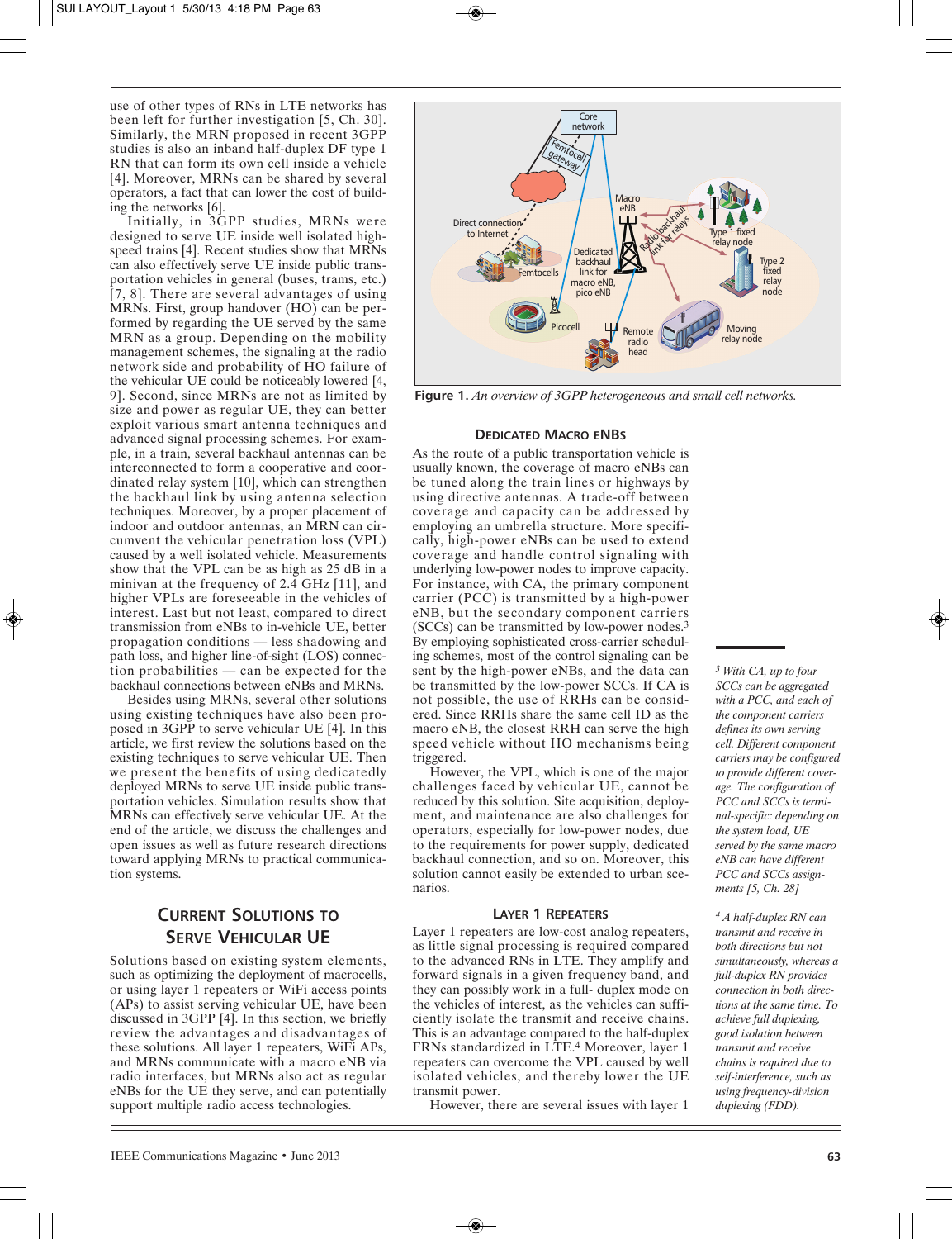

**Figure 2.** *Optimal FRN position when UE position is known.*

repeaters. Compared to advanced DF RNs, the signal-to-interference-plus-noise ratio (SINR) cannot be improved at layer 1 repeaters, since they amplify and forward both the received desired and interference signals.<sup>5</sup> Furthermore, since layer 1 repeaters are less controlled by the core network than the advanced RNs, the HO of vehicular UE between eNBs still needs to be performed individually, and advanced interference management schemes cannot be integrated in them. Thus, layer 1 repeaters may bring more interference into the system.

#### **LTE FOR BACKHAUL, WIFI FOR ACCESS**

Using WiFi to provide Internet access to data users on board is fairly common, as most smart phones and laptops are WiFi-capable. Similar to layer 1 repeaters, wireless backhaul nodes can be placed on the roof of a vehicle with antennas mounted outside communicating with the cellular network, while providing data access to vehicular users with WiFi APs. Backhaul links can be full duplex. WiFi is used for data connections, and regular voice calls can be handled by the cellular network. Hence, VPL can be circumvented, and group HO can be used for data users. Furthermore, WiFi-only devices can also use the cellular network, which may bring extra income to service providers.

However, using WiFi technology to provide UE with a seamless experience in the current cellular network is challenging. Although the 802.11x extension of the WiFi standard enables roaming for WiFi devices, functions such as charging, authentication, and security still require software and hardware upgrades for the WiFi module to access the universal subscriber identity module (USIM) in the device [12]. Moreover, although the 802.11e amendment of the WiFi standard has quality of service (QoS) support, it requires that all the APs are controlled by the same central unit [13]. As WiFi networks operate on the open industrial, scientific and medical radio (ISM) bands, the interference in these radio bands cannot be coordinated in the same manner as in the dedicated frequency bands owned by operators. Thus, it is difficult for the operators to offer similar QoS as in their own cellular networks.

## **DEDICATED MRN DEPLOYMENT**

In this section, we discuss the deployment of dedicated MRNs to serve UE inside public transportation vehicles. To motivate the use of MRNs to serve vehicular users, we consider a simple example. In a noise limited system, assume that the position of a vehicular UE device is known, and we are interested in finding the optimal location for an FRN to minimize the end-to-end outage probability (OP). This setup was studied in [14], and Fig. 2 plots the optimal FRN position as a function of VPL by using a typical urban propagation model. The plot indicates that if we know the communication is affected by high VPL, the best solution is to place an FRN as close as possible to the vehicle to compensate for the VPL. In practice, as the positions of vehicles are not known beforehand, the use of MRN is more economical and applicable to serve vehicular UE.

In an interference limited scenario, the MRN can bring additional benefits. As shown in [8, 10], MRNs can operate at much lower transmit power compared to macro eNBs or other lowpower nodes, but still achieve similar or even better performance. As shown in [8], when the VPL is 30 dB, a half-duplex MRN can lower the end-to-end OP by 65 percent on average compared to direct transmission at vehicular UE, and even better performance is expected from a full-duplex MRN.

In order to understand the performance of an MRN serving vehicular UE in a more practical setup, we resort to system-level simulations. A semi-static system simulator is used, and the simulated network consists of 19 cells. On average we drop 25 macro UE devices per cell, and one randomly located bus with five UE devices onboard moving through the cells. A system bandwidth of 10 MHz, corresponding to 50 physical resource blocks (PRBs), is considered. VPL is varied between 0 and 30 dB, and detailed simulation parameters are given in Table 1. Both half-duplex and full-duplex MRNs are considered, and the performance is compared with the baseline case(i.e., vehicular UE devices are served directly by macro eNBs). The half-duplex MRN assisted transmission is implemented in such a way that, in the first transmission time interval (TTI), the DeNB sends to the MRN (via backhaul link), and in the following TTI, the MRN communicates to the UE devices in the vehicle; eNBs communicate to macro UE devices in both TTIs.

Figure 3 shows the downlink performance of macro UE and vehicular UE separately, with varying VPL. The cumulative distribution function (cdf) of the UE throughput is calculated. The results in Fig. 3 are shown as 95 percent UE throughput (horizontal axis) vs. 5 percent throughput (vertical axis, corresponding cell

*<sup>5</sup> Layer 1 repeaters can avoid vehicular UE receivers operating in a noise limited region, but they cannot provide the same SINR improvement as DF RNs.*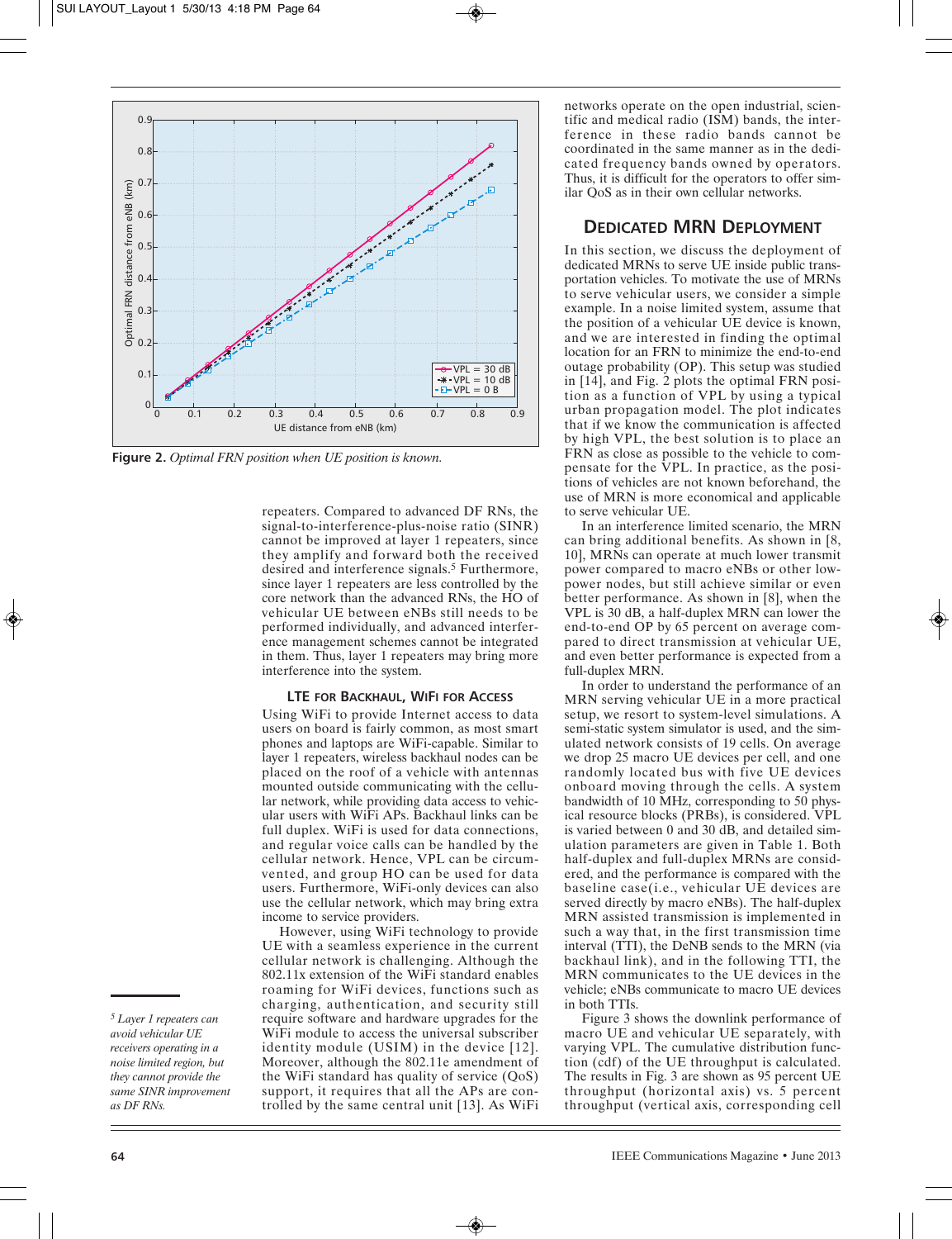edge performance). The throughput of vehicular UE served by a half-duplex MRN is roughly halved compared to the full-duplex MRN case due to the half-duplex loss. Nevertheless, as VPL increases, the cell edge performance of the vehicular UE served by an MRN, for both the half-duplex and full-duplex cases, is greatly improved compared to the baseline case. The performance improvement is due to two reasons: • Relaying circumvents VPL.

• The MRN is installed on the roof of the vehicle, and thereby better propagation conditions (i.e., less shadowing and path loss) are experienced by the backhaul link compared to the direct link from macro eNBs to vehicular UE.

Regarding the macro UE, the duplex scheme employed by the MRN (square for full-duplex MRN case and diamond when half-duplex MRN is used) has no significant impact on the 95 percent UE throughput. However, there is a noticeable decrease of the 5 percent throughput for the macro UE when a full-duplex MRN is used to serve vehicular UE compared to the halfduplex MRN case. This is because with a halfduplex MRN, half of the time there is no backhaul link connection, and during these TTIs all PRBs are instead used to serve macro UE. Moreover, when the backhaul link of the MRN is active in one cell, it generates interference to the macro UE in other cells. We also notice that there are no significant impacts of different VPLs on the performance of macro UE.

The results show a drastic increase in cell edge performance for the vehicular UE. In this example, the number of vehicular UE devices is quite small compared to macro UE devices. With a higher number of vehicular UE devices, the performance would probably be affected since increasing the number of PRBs for the backhaul link would also decrease the macro UE performance. Nevertheless, we can conclude that the use of MRNs deployed on the vehicle improves performance of the vehicular UE, especially at the cell edge.

## **CHALLENGES AND OPEN ISSUES**

The potential of using MRNs to improve the QoS and throughput of vehicular UE is outlined in previous sections, but there are also challenges. In this section, we briefly discuss the challenges of deploying MRNs and possible solutions.

From the scenarios studied earlier, we can identify that the backhaul link is the capacity bottleneck. As the UE speed goes up, the rapid variations of mobile channels combined with feedback delays reduce the accuracy of the channel state information (CSI) at eNBs. The CSI feedback inaccuracy at the eNB limits the use of advanced MIMO transmission schemes employed in LTE systems to further increase the throughput of the backhaul link, as adaptive transmit beamforming, link adaptation, and channel-aware scheduling would be severely compromised. In FDD LTE systems, the CSI at the eNB would be outdated by at least 5 ms due to channel estimation delays, the frame structure, and feedback delays. Although LTE-

| <b>Parameter</b>                     | Value                             |
|--------------------------------------|-----------------------------------|
| Carrier frequency                    | $2.6$ GHz                         |
| System bandwidth                     | 10 MHz                            |
| <b>Number of PRBs</b>                | 50                                |
| Number of cells                      | 19                                |
| Intersite distance (ISD)             | 500 m                             |
| Duplex scheme                        | Full-duplex (FDD) and half-duplex |
| Relaying type                        | In-band, decode-and-forward       |
| Vehicle position                     | Random, uniform distribution      |
| Number of vehicular UE devices       | 5                                 |
| Number of macro UE devices/cell      | 25 (average)                      |
| Number of macro UF devices           | 475 (total)                       |
| <b>UE</b> position                   | Random, uniform distribution      |
| <b>VPI</b>                           | 0, 10, 20, 30 dB                  |
| Number of receive antennas           | 2 (RN, UE)                        |
| PRB allocation principle             | Resource (PRB) fair               |
| Frequency domain allocation          | Random                            |
| eNB transmission power               | 46 dBm                            |
| <b>MRN</b> transmission power        | 10 dBm                            |
| Shadowing standard deviation eNB-UE  | 8 dB                              |
| Shadowing standard deviation eNB-MRN | 4 dB                              |
| Receiver noise figure                | 8 dB                              |
| <b>Traffic model</b>                 | <b>Full buffer</b>                |

**Table 1.** *Simulation parameters.*

Advanced systems offer several diversity-based schemes for high-mobility UE, more resources are then required to be allocated to these UE devices. This lowers the spectral efficiency of the time-varying MRN backhaul link compared to that of an FRN in a similar position.

Using channel predictors, such as Kalman or Wiener predictors, could potentially enable the use of adaptive transmit techniques at vehicular velocities, as they can predict fading channels in space 0.2–0.3 wavelengths ahead with adequate accuracy. This means that 5 ms prediction horizons could be attained for low vehicular velocities at 900 MHz carriers but not for frequency above 1.5 GHz.<sup>6</sup> The scenario with an antenna or antenna array on the roof of a fast-moving bus or tram provides an opportunity as well as a challenge. One innovation is the use of a "predictor antenna" [15]. The vehicle velocity and

*<sup>6</sup> A vehicle at a speed of 50 km/h moves 0.0694 m in 5 ms, which is a bit more than 0.2 wavelengths at 900 MHz.*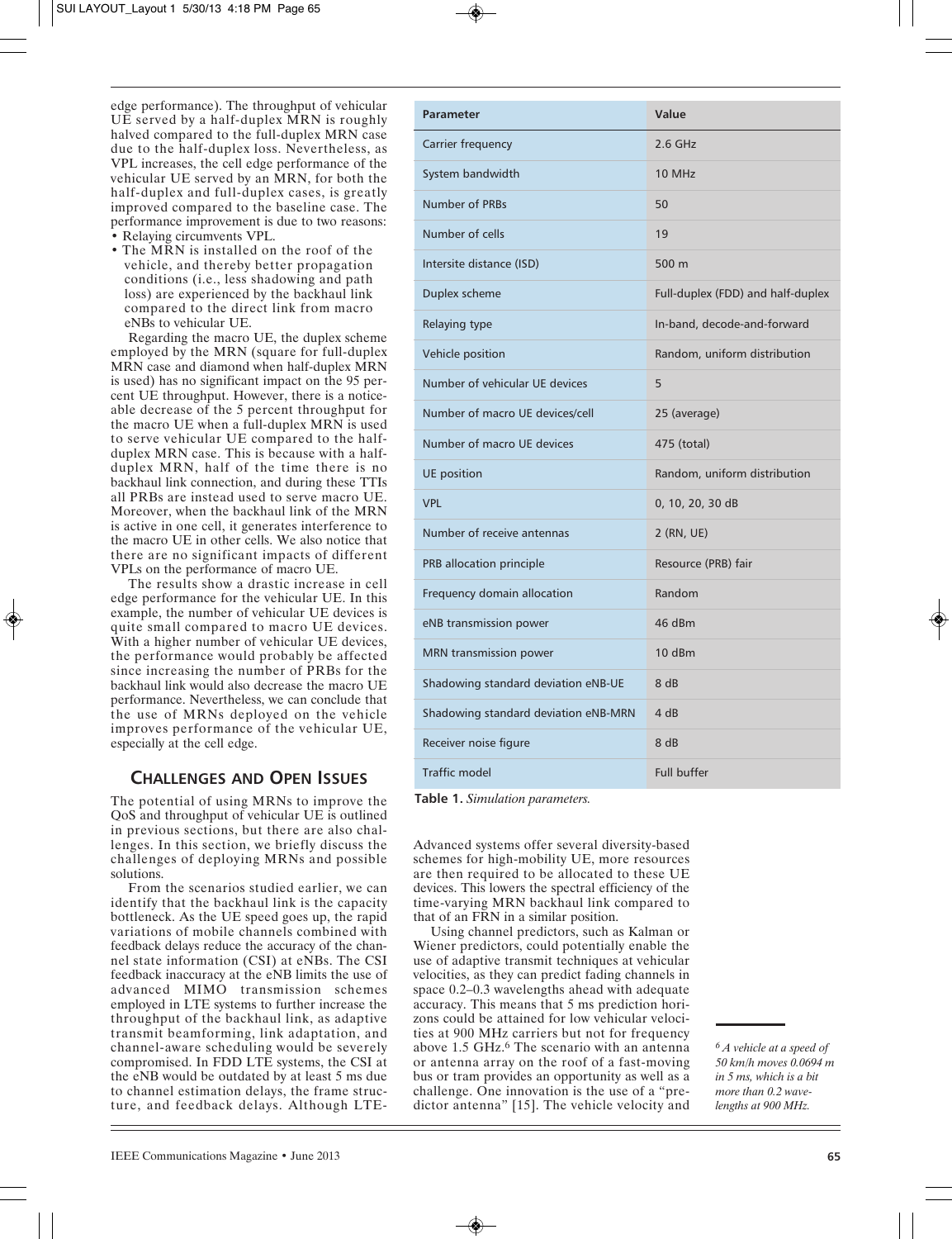

**Figure 3.** *Downlink performance of MRN assisted transmission.*

direction would be relatively constant over the required 5 ms prediction horizon. Channel predictions could then be obtained by the predictor antenna located some distance directly in front of the antennas used for transmission, as shown in Fig. 4. Channel estimates from this antenna could be used to predict the channel experienced by the rearward antenna a little later when it has moved to this position. We would avoid the need to extrapolate in time from the measurements.

Preliminary results based on measurement campaigns done in a 20 MHz orthogonal frequency-division multiplexing (OFDM) system in 2.68 GHz downlinks showed that using a predictor antenna can significantly improve the CSI feedback accuracy at a vehicular velocity [15]. A maximal normalized correlation above 0.95 was reported between the signal from the predictor antenna and the signal from the antenna behind it mounted on the vehicle roof, with antenna distances (prediction horizons) of up to three wavelengths, in both LOS and non-LOS (NLOS) conditions. This suggests that a simple predictor that uses delayed channel estimates from a predictor antenna can provide useful prediction accuracy at vehicular velocities. Thus, it opens up the possibility of using the most advanced MIMO techniques as well as link adaptation to increase the throughput over the backhaul links of MRNs.

Another challenge in the deployment of MRNs is from the aspect of mobility management. This includes the HO of MRNs between different DeNBs, and HO of UE between MRNs and eNBs. Previous studies showed that by performing group HO, the HO failure probabilities of vehicular UE can be lowered significantly by using MRNs [9]. However, as the LTE system today has no mobility support for MRNs, modification of the current system architecture is needed to provide efficient yet reliable mobility management for MRNs [4, 7].

Figure 5 shows the current FRN architecture employed by the LTE system. A DeNB acts as a proxy, and hides an FRN from mobility management entities (MMEs) and various gateways serving the UE. As the time required for FRN attachment and configuring the proxy functionality at a DeNB is on the order of minutes [5, Ch. 30], the same FRN system architecture cannot be directly adapted for MRNs. On the radio network side, by using MRNs, the signaling overhead can be reduced by performing MRN HO instead of individual UE HO. However, on the core network side, the data connection of each UE device still needs to be handled individually at the MME [4]. Although this is not required to be done at the same time as the HO of UE, depending on the network topologies and whether the target DeNB is served by the same MME or MME pool, the disturbance caused by the HO may be very large [7]. To support MRN mobility, several solutions either based on modifications of the current FRN architecture or using an entirely new architecture have been discussed, and various architectures have been compared in [4, 7]. An overall comparison of different mobility management architectures is given in [4, Table 6.1], and detailed HO delays are analyzed in [7]. Moreover, in a HetSNets deployment scenario, there could potentially be problems created by a large group of vehicular UE devices that are handed over into a fixed small cell, thereby disturbing its resource allocation. But we are already facing an even worse variant of this problem today, when lots of individual vehicular UE devices move through a fixed network with small cells. Last but not least, how to avoid UE devices close to but outside the vehicles wrongly attaching to the MRNs also needs consideration.

Furthermore, new challenges regarding interference management arise due to the use of MRNs. As the distance between an MRN and the vehicular UE served by it is very short, the MRN and the vehicular UE can communicate with each other using very low power. In addition, the VPL can further help to dampen the signal of the MRN access link that propagates out from the vehicle. Thus, compared to direct transmission, the use of MRNs generates less interference from the access link, for both downlink and uplink, to UE outside the vehicles. This is appreciated in a densely deployed urban scenario where link availabilities are usually dependent on interference rather than coverage. For the backhaul link, however, the problem becomes complicated, as interference is expected both between different MRN backhaul links, and between MRN backhaul links and macro UE. The use of predictor antennas can improve CSI accuracy to enable the use of advanced interference avoidance and cancellation schemes for the backhaul links. Nevertheless, whether enhancements on the current intercell interference coordination (ICIC) framework in LTE are needed to support the use of MRNs still requires further investigation.

# **DISCUSSION AND FUTURE DIRECTIONS**

In this article, we present the benefits and challenges of using dedicated MRNs to serve vehicular UE. Compared to serving vehicular UE directly from macro eNBs, MRNs can increase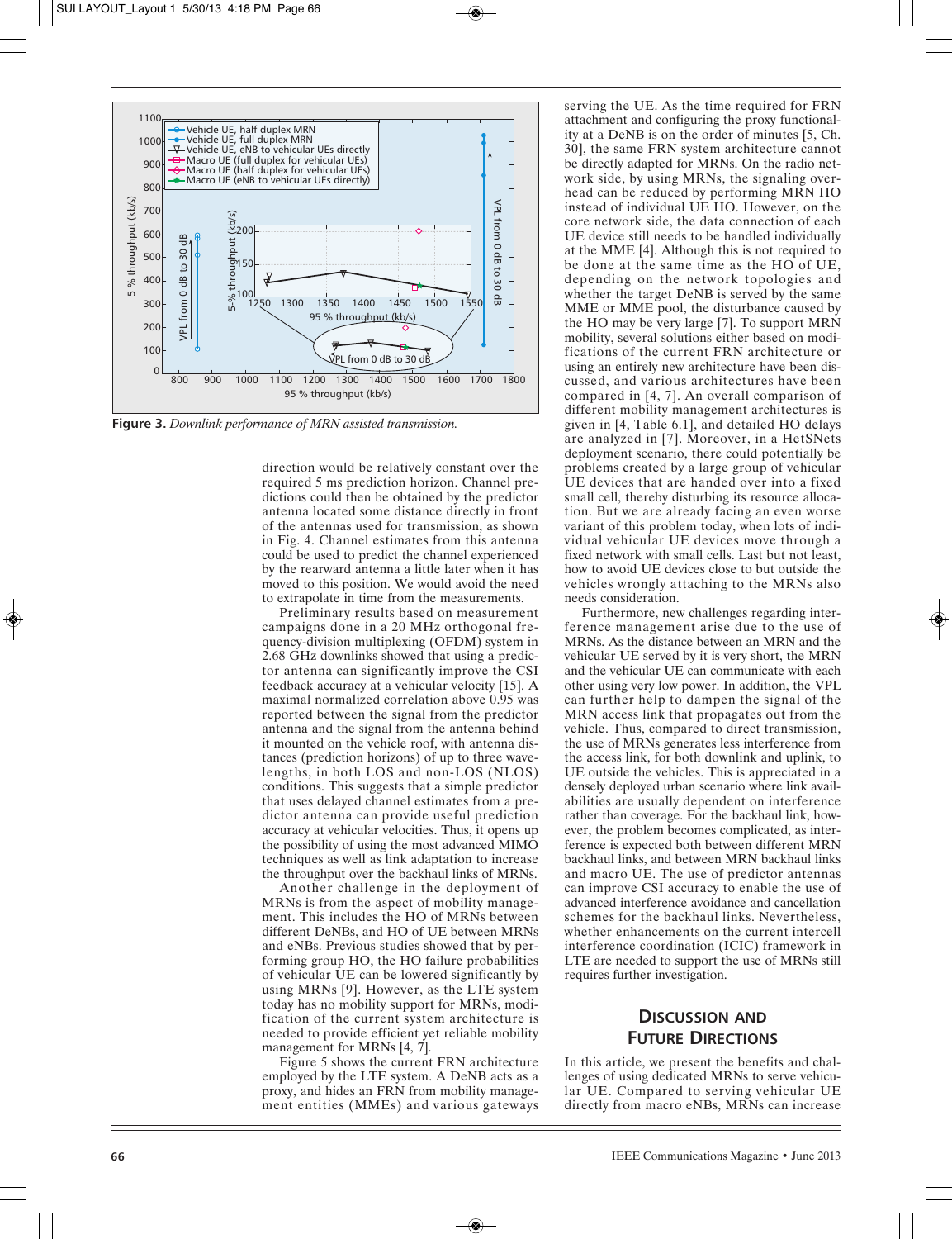the performance of the UE inside the vehicle significantly, especially at the cell edge. This is because MRNs can effectively reduce VPL, and create better propagation conditions for the backhaul links compared to the direct links between macro eNBs and vehicular UE. As the backhaul connections of the MRNs become the bottleneck, we present the idea of using prediction antennas to increase the accuracy of the CSI feedback for the backhaul links. This improves the performance of channel-dependent scheduling and enables the use of spatial processing for the backhaul links of MRNs at high vehicular velocities.

However, there are several challenges faced by using MRNs, both technically and economically. The use of MRNs brings new tasks regarding mobility and interference management to the community. Several mobility management solutions have been proposed with initial evaluation results, but which one should be adopted in the future system still requires further investigation. Moreover, whether new ICIC enhancements are needed to support the use of MRNs is still an open issue. From the business logic point of view, on one hand, using MRN can significantly improve the user experience, and thereby increase the loyalty of customers. On the other hand, it will increase the operation costs of operators. Public transportation companies could potentially share these costs. Also, novel context or locationawareness-based services targeting the needs of travelers and commuters could evolve into new business models in the near future. Further investigations are needed to answer these broad questions. Nevertheless, the use of MRNs has great potential as an efficient solution to the ever growing ubiquitous demand for high-quality mobile data services by vehicular users.

#### **ACKNOWLEDGMENT**

The authors would like to thank the Swedish Research Council (VR) and the EU FP7 for providing the research funds. We also appreciate the contributions from our colleagues in the EU FP7 project INFSO-ICT-247223 ARTIST4G.

#### **REFERENCES**

- [1] A. Ghosh *et al.*, "LTE-Advanced: Next-Generation Wireless Broadband Technology," *IEEE Trans. Wireless Commun.*, vol. 17, no. 3, June 2010, pp. 10–22.
- [2] A. Damnjanovic *et al.*, "A Survey on 3GPP Heterogeneous Networks," *IEEE Trans. Wireless Commun.*, vol. 18, no. 3, June 2011, pp. 10–21.
- [3] Cisco white paper, "Cisco Visual Networking Index: Global Mobile Data Traffic Forecast Update, 2011–2016," tech. rep., http://www.cisco.com/, accessed Nov. 20th, 2012.
- [4] 3GPP TR 36.836, "Technical Specification Group Radio Access Network; Mobile Relay for Evolved Universal Terrestrial Radio Access (E-UTRA)," tech. rep., http://www.3gpp.org/, accessed Nov. 20, 2012.
- [5] S. Sesia, I. Toufik, and M. Baker, *LTE The UMTS Long Term Evolution: From Theory to Practice*, 2nd ed., Wiley, 2011.
- [6] 3GPP TR 22.951, "Service Aspects and Requirements for Network Sharing," tech. rep., Sept. 2012, http://www.3gpp.org/, accessed Nov. 20, 2012.
- [7] M. Khanfouci, Y. Sui, A. Papadogiannis, and M. Färber, "D3.5-c Moving Relays and Mobility Aspects," tech. rep., Artist4G deliverable, May. 2012, https://ictartist4g.eu/projet/deliverables accessed Feb. 14, 2013.
- [8] Y. Sui *et al.*, "Performance Comparison of Fixed and Moving Relays under Co-Channel Interference," *Proc. IEEE GLOBECOM Wksps.*, 2012.



**Figure 4.** *An illustration of deploying an MRN on top of a public transportation vehicle.*



**Figure 5.** *FRN system architecture in LTE release 10.*

- [9] W. Li *et al.*, "Performance Evaluation and Analysis on Group Mobility of Mobile Relay for LTE-Advanced System," *Proc. IEEE VTC 2012-Fall*.
- [10] V. V. Phan *et al.*, "Providing Enhanced Cellular Coverage in Public Transportation with Smart Relay Systems," *Proc. IEEE VNC*, 2010.
- [11] E. Tanghe *et al.*, "Evaluation of Vehicle Penetration Loss at Wireless Communication Frequencies," *IEEE Trans. Vehic. Tech.*, vol. 57, no. 4, July 2008, pp. 2036–41.
- [12] 3GPP Std. TS 23.234, "3GPP System to Wireless Local Area Network (WLAN) Interworking; System Description," Sept. 2012, http://www.3gpp.org/, accessed Nov. 20, 2012.
- [13] IEEE 802.11 WG, "Wireless LAN Medium Access Control (MAC) and Physical Layer (PHY) Specifications. Amendment 8: Medium Access Control (MAC) Quality of Service Enhancements," IEEE 802.11e, Nov. 2005.
- [14] Y. Sui, A. Papadogiannis, and T. Svensson, "The Potential of Moving Relays — A Performance Analysis," *Proc. IEEE VTC 2012-Spring*.
- [15] M. Sternad *et al.*, "Using 'Predictor Antennas' for Long-Range Prediction of Fast Fading for Moving Relays," *Proc. IEEE WCNC*, 2012.

#### **BIOGRAPHIES**

YUTAO SUI [S'11] (sui.yutao@chalmers.se) received his B.E. degree in electronic engineering and B.A. degree in English from Yanbian University, Yanji, China, in 2006, and his M.Sc. degree in wireless communications from Lund University, Sweden, in 2009. He is currently a Ph.D. candidate in the Department of Signals and Systems at Chalmers University of Technology, Gothenburg, Sweden. He concentrates his research on heterogeneous and small cell networks, especially moving relays for vehicular user communications.

JAAKKO VIHRIÄLÄ (jaakko.vihriala@nsn.com) received his M.Sc. degree from the University of Oulu, Finland, in 1995. He joined Nokia in 1993, and is currently with Nokia Siemens Networks, Oulu. He has been working on DSP algorithm design and implementation, WCDMA receiver design, wireless relaying, and heterogeneous networks.

AGISILAOS PAPADOGIANNIS [S'07, M'10] (apapadogiannis@ gmail.com) received his M.Eng. degree in electrical and computer engineering from the University of Patras, Greece, in 2005, his M.Sc. (with distinction) degree in com